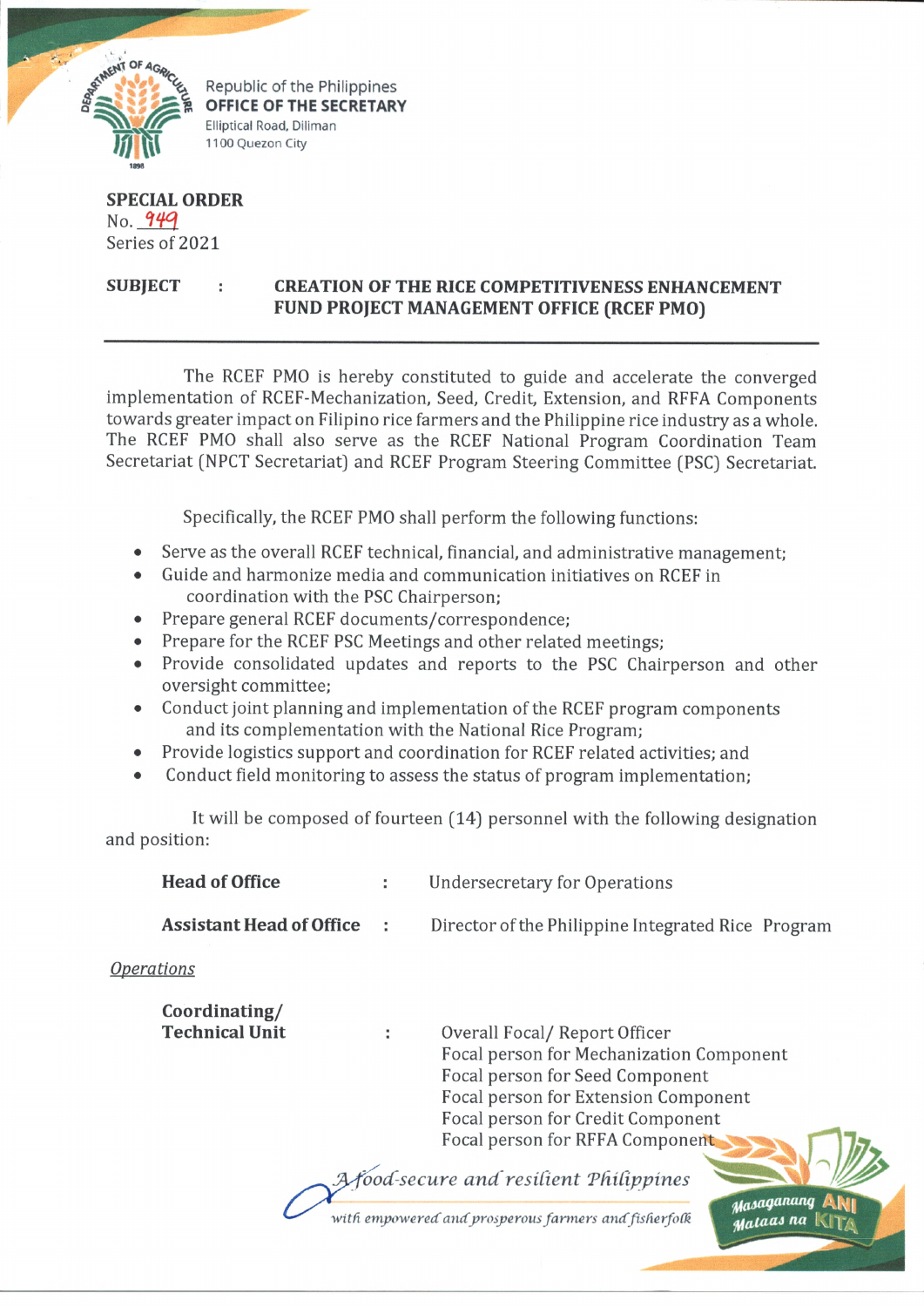| Planning, Monitoring and<br><b>Evaluation Unit</b>  | ÷ | Planning Officer<br>Monitoring Officer<br><b>Evaluation Officer</b>                     |
|-----------------------------------------------------|---|-----------------------------------------------------------------------------------------|
| <b>Support to Operations</b>                        |   |                                                                                         |
| Administrative and<br><b>Finance Unit</b>           |   | <b>Budget Officer</b><br>Accounting officer<br>Administrative Assistant/Liaison Officer |
| <b>Communications and</b><br><b>IT Support Unit</b> |   | Communications Development Officer<br>Website Administrator and ICT Support Staff       |
| <b>Consultants</b>                                  |   | NRP Consultants                                                                         |

## **FUNCTIONS**

- A. The PMO Head shall:
	- 1. Provide specific operational policy directions in supplement of the overall guidance from the PSC to accelerate RCEF convergence;
	- 2. Recommend operational strategies to RCEF Implementing Agencies (IAs) for enhanced and integrated delivery of interventions;
	- 3. Guide the Operations Group in crafting the RCEF Convergence Plan and endorse the same to the PSC for approval; and
	- 4. Facilitate joint planning and progress review of the RCEF Programs.
- B. The Assistant Head shall:

Directly oversee the day to day operations and administrative management of the RCEF PMO.

C. Operations Group

C.l. The Technical Unit shall:

- 1. Develop the RCEF Convergence Plan under the guidance of the RCEF PSC Members and RCEF IAs;
- 2. Ensure concurrence of the respective work and financial plans of each Implementing Agencies to the RCEF Convergence Plan;
- 3. Review the list of targets FCAs identified by PhilMech; and
- 4. Report the progress of outputs and outcomes of the RCEF implementation relative to the baseline and targets.

*PC food-secure and' resilient 'Philippines*



with empowered and prosperous farmers and fisherfolk